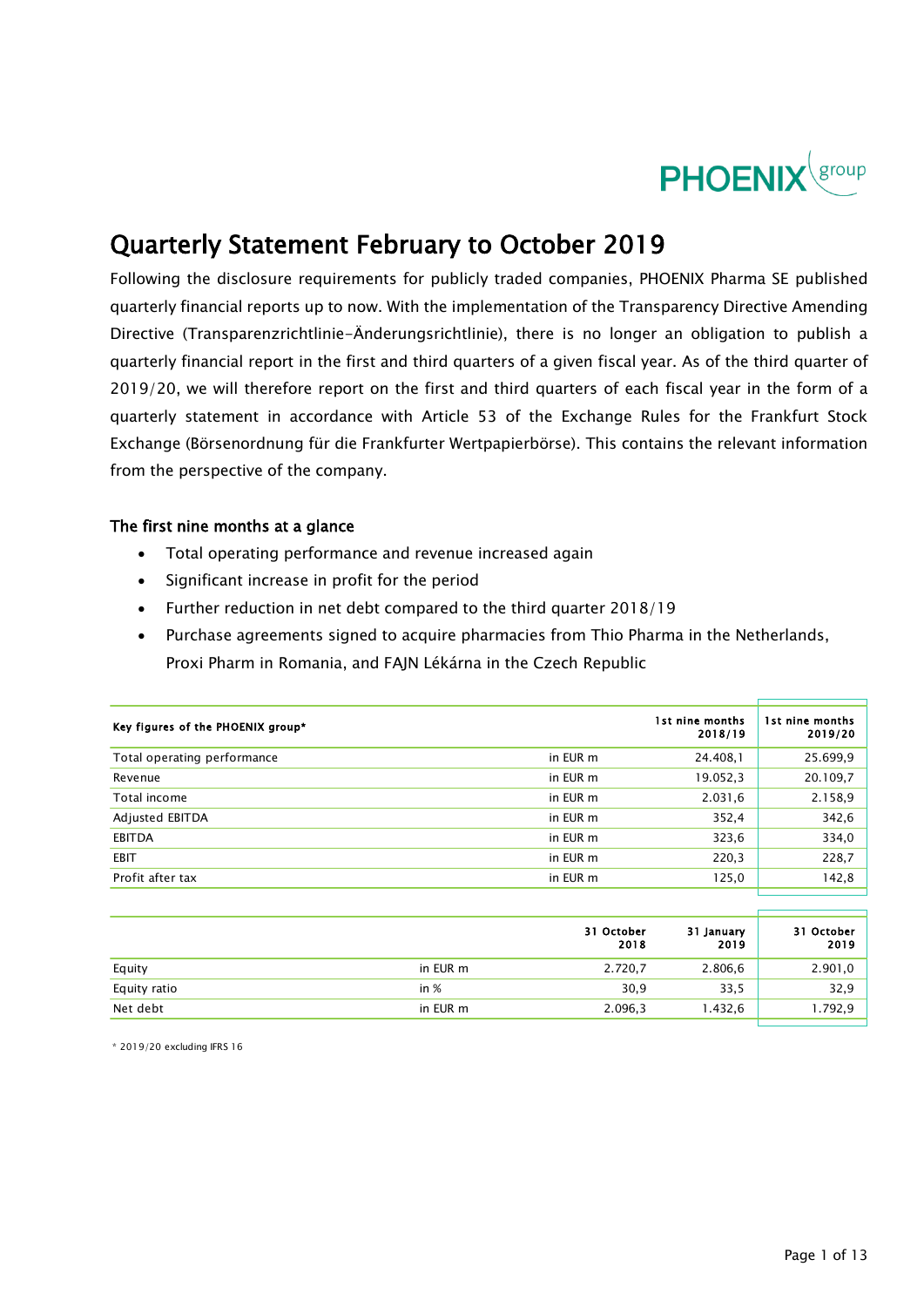

### Comparability of figures

The mandatory initial application of IFRS 16 "Leases" as of 1 February 2019 has a material impact on the consolidated financial statements of the PHOENIX group. The new standard requires payment obligations from existing operating leases to be discounted and recognised as lease liabilities; at the same time, a right-of-use asset is recognised. As a result, net debt increases. Lease payments in connection with operating leases were previously recognised as operating expenses. IFRS 16 requires to recognise depreciation charges on right-of-use assets and interest expenses on lease liabilities. This will increase EBITDA without any attendant change in the economic circumstances. In the statement of cash flows, the principal repayment portion of the lease payments from existing operating leases will reduce cash flow from financing activities and no longer affect cash flow from operating activities. The interest portion of the payments will remain in cash flow from operating activities.

IFRS 16 was applied using the modified retrospective approach. For this reason, prior-year comparative figures have not been restated. To facilitate comparability, the effects from IFRS 16 have been adjusted in the first nine months of 2019/20: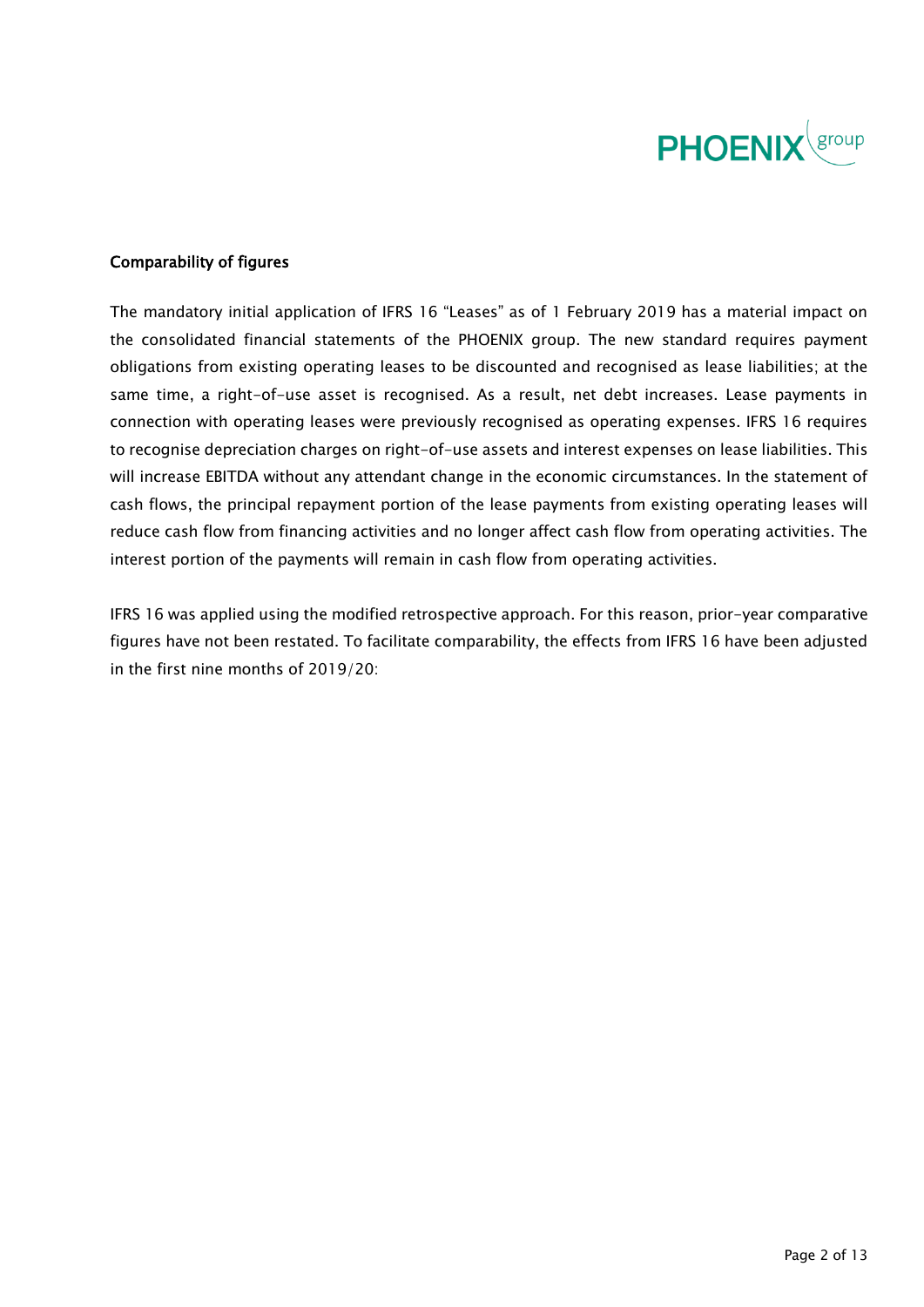

| <b>EUR k</b>                                                                              | 1st nine<br>months<br>2018/19 | 1st nine<br>months<br>2019/20<br>including<br><b>IFRS 16</b> | Impact of<br>IFRS 16 | 1st nine<br>months<br>2019/20<br>excludina<br><b>IFRS 16</b> | Change<br>excluding<br><b>IFRS 16</b> | Change<br>excluding<br><b>IFRS 16</b><br>in % |
|-------------------------------------------------------------------------------------------|-------------------------------|--------------------------------------------------------------|----------------------|--------------------------------------------------------------|---------------------------------------|-----------------------------------------------|
| Revenue                                                                                   | 19,052,286                    | 20,106,388                                                   | 3,309                | 20,109,697                                                   | 1,057,411                             | 5.6                                           |
| Cost of purchased goods and services                                                      | $-17,134,819$                 | $-18,060,571$                                                | 0                    | $-18,060,571$                                                | $-925,752$                            | 5.4                                           |
| Gross profit                                                                              | 1,917,467                     | 2,045,817                                                    | 3,309                | 2,049,126                                                    | 131,659                               | 6.9                                           |
| Other operating income                                                                    | 114,121                       | 110,557                                                      | $-771$               | 109,786                                                      | $-4,335$                              | $-3.8$                                        |
| Personnel expenses                                                                        | $-1,048,117$                  | $-1, 113, 805$                                               | 0                    | $-1, 113, 805$                                               | $-65,688$                             | 6.3                                           |
| Other operating expenses                                                                  | $-669.619$                    | $-610,904$                                                   | $-100,896$           | $-711,800$                                                   | $-42,181$                             | 6.3                                           |
| Result from associates and joint ventures                                                 | 9,597                         | 546                                                          | $\mathbf 0$          | 546                                                          | $-9,051$                              | $-94.3$                                       |
| Result from other investments                                                             | 142                           | 119                                                          | 0                    | 119                                                          | $-23$                                 | $-16.2$                                       |
| Earnings before interest, taxes,<br>depreciation and amortisation (EBITDA)                | 323,591                       | 432,330                                                      | $-98,358$            | 333,972                                                      | 10,381                                | 3.2                                           |
| Amortisation of intangible assets<br>and depreciation of property,<br>plant and equipment | $-103,310$                    | $-192,576$                                                   | 87,267               | $-105,309$                                                   | $-1,999$                              | 1.9                                           |
| Earnings before interest and taxes (EBIT)                                                 | 220,281                       | 239,754                                                      | $-11,091$            | 228,663                                                      | 8,382                                 | 3.8                                           |
| <b>Financial result</b>                                                                   | $-29,759$                     | $-50,536$                                                    | 18,551               | $-31,985$                                                    | $-2,226$                              | 7.5                                           |
| Profit before tax                                                                         | 190,522                       | 189,218                                                      | 7,460                | 196,678                                                      | 6,156                                 | 3.2                                           |
| Income taxes                                                                              | $-65,540$                     | $-52,035$                                                    | $-1,857$             | $-53,892$                                                    | 11,648                                | $-17.8$                                       |
| Profit for the period                                                                     | 124,982                       | 137,183                                                      | 5,603                | 142,786                                                      | 17,804                                | 14.2                                          |

### Business development

The PHOENIX group continued its growth in the third quarter of 2019/20. In the first nine months of 2019/20 (February to October 2019), total operating performance, which comprises revenue and handled volume not recognised as revenue but instead charged as a service fee, increased by 5.3 per cent to €25.7 billion. Adjusted for foreign exchange rate effects, total operating performance grew by 5.5 per cent. The healthcare provider, which is active in 27 European countries, saw its revenue grow by €1.1 billion (5.6 per cent) to €20.1 billion. Adjusted for foreign exchange rate effects, revenue grew by 5.8 per cent. The increase is mainly due to increased revenue in Western Europe, as well as in Eastern Europe as a result of the acquisition of the pharmaceutical wholesaler Farmexim and the nationwide pharmacy chain Help Net in Romania as of 31 July 2018**.**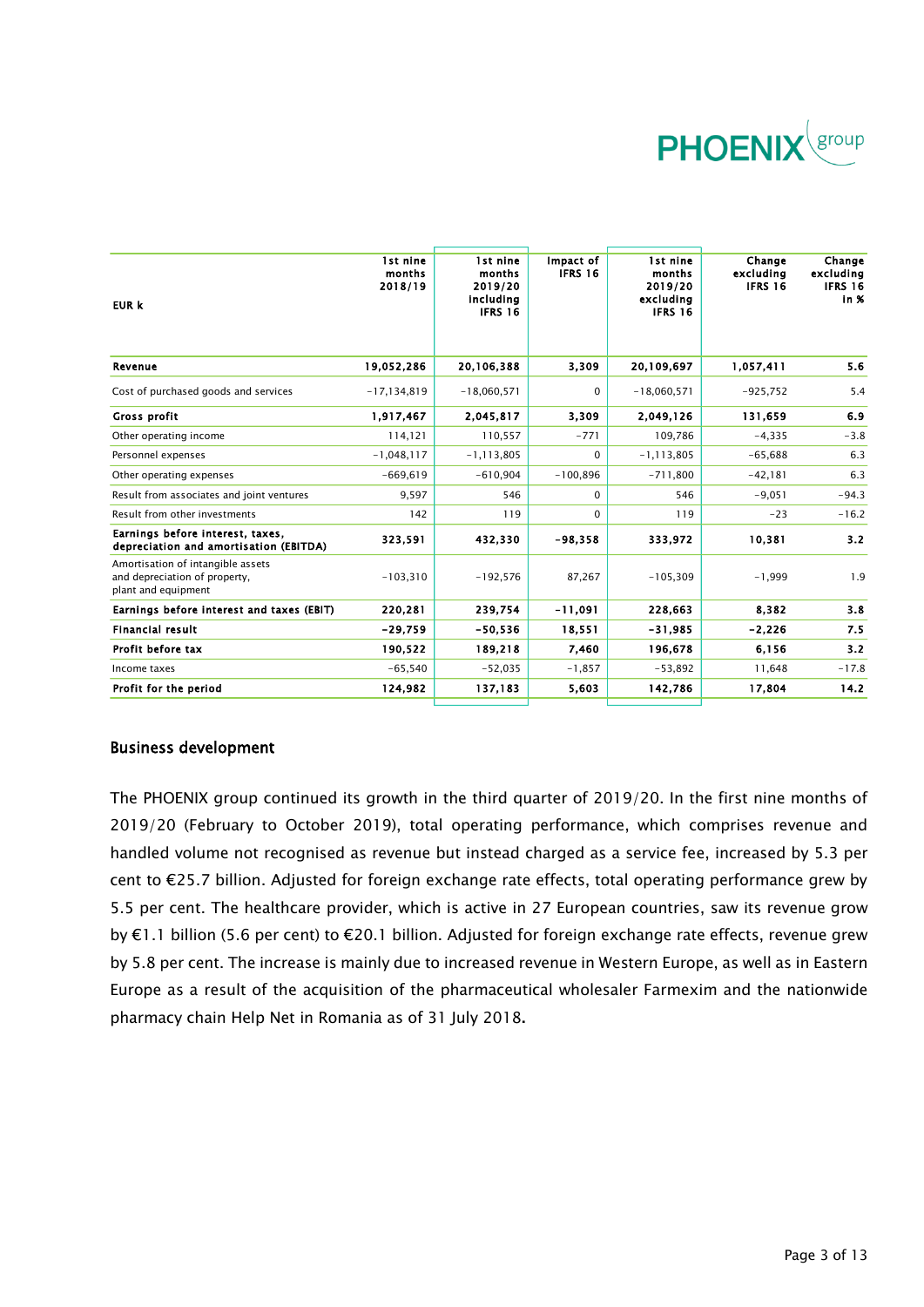

### Results

Earnings before interest, taxes, depreciation and amortisation (EBITDA) increased by 3.2 per cent, or €10.4 million, to €334.0 million compared to the same period of the previous year. An EBITDA figure adjusted for interest from customers, expenses related to ABS and factoring, and other non-recurring effects (adjusted EBITDA) came to €342.6 million (comparative period: €352.4 million) and is calculated as follows:

| EUR k                       | 1st nine<br>months<br>2018/19 | 1st nine<br>months<br>2019/20<br>including IFRS<br>16 | Impact of IFRS<br>16 | 1st nine<br>months<br>2019/20<br>excluding IFRS<br>16 | Change<br>excluding IFRS<br>16 | Change<br>excluding<br><b>IFRS 16</b><br>in % |
|-----------------------------|-------------------------------|-------------------------------------------------------|----------------------|-------------------------------------------------------|--------------------------------|-----------------------------------------------|
| EBITDA                      | 323,591                       | 432,330                                               | $-98,358$            | 333,972                                               | 10,381                         | 3.2                                           |
| Interest from customers     | 6.968                         | 7,101                                                 |                      | 7,101                                                 | 133                            | 1.9                                           |
| <b>Factoring fees</b>       | 1,122                         | 1,140                                                 |                      | 1,140                                                 | 18                             | 1.6                                           |
| Other non-recurring effects | 20,717                        | 363                                                   |                      | 363                                                   | $-20,354$                      | $-98.2$                                       |
| <b>Adjusted EBITDA</b>      | 352,398                       | 440,934                                               | $-98,358$            | 342,576                                               | $-9,822$                       | $-2.8$                                        |

Profit for the period grew by 14.2 per cent, representing an increase of €17.8 million to €142.8 million.

### Financial position

Equity – excluding IFRS 16 – rose by €94.4 million compared to 31 January 2019. The equity ratio as of 31 October 2019 came to 32.9 per cent (31 January 2019: 33.5 per cent).

Cash flow from operating activities – excluding IFRS 16 – came to  $\epsilon$ –177.3 million (comparative period: €-55.0 million) and was largely affected by a higher increase of €121.2 million in working capital compared to the same period of the previous year. Cash flow from investing activities came to €-162.3 million and was €-222.1 million in the comparative period. In the previous year, cash flow from investing activities mainly included the acquisition of a pharmaceutical wholesaler and a pharmacy chain in Romania.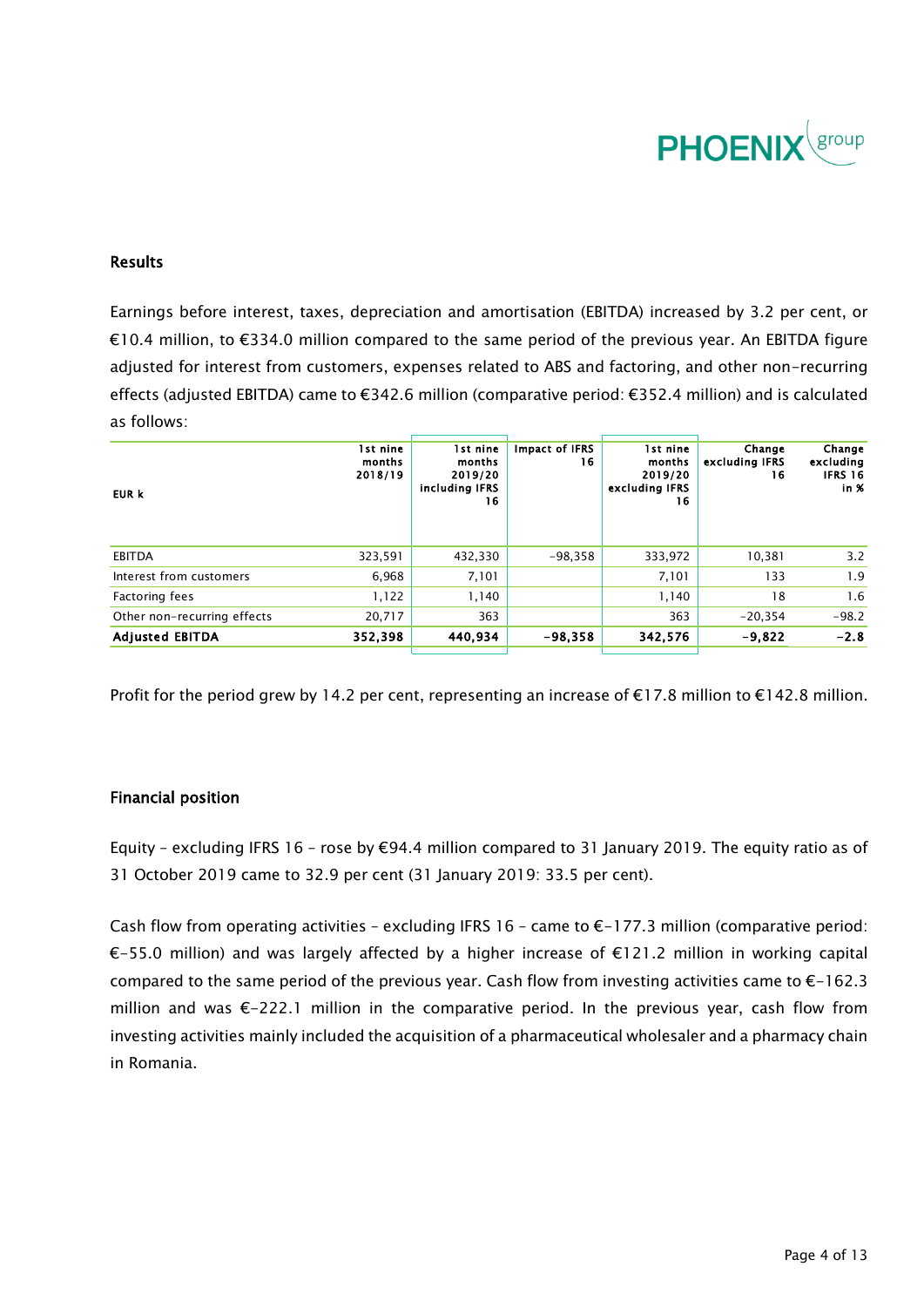

According to the calculation below, net debt increased by €360.3 million compared to 31 January 2019 to €1,792.9 million (excluding IFRS 16):

| EUR k                                                                   | 31 January<br>2019 | 31 October<br>2019 including<br>IFRS 16 | Impact of IFRS<br>16 | 31 October<br>2019<br>excluding IFRS<br>16 | Change<br>excluding IFRS<br>16 | Change<br>excluding<br><b>IFRS 16</b><br>in % |
|-------------------------------------------------------------------------|--------------------|-----------------------------------------|----------------------|--------------------------------------------|--------------------------------|-----------------------------------------------|
| + Financial liabilities (non-current)                                   | 662,282            | 1,246,570                               | $-664.008$           | 582,562                                    | -79,720                        | $-12.0$                                       |
| - Derivative financial instruments (non-current)                        | $-187$             | $-159$                                  |                      | $-159$                                     | 28                             | $-15.0$                                       |
| + Financial liabilities (current)                                       | 525,215            | 1,032,706                               | $-110,206$           | 922,500                                    | 397,285                        | 75.6                                          |
| - Derivative financial instruments (current)                            | $-5,733$           | $-11,692$                               |                      | $-11,692$                                  | $-5,959$                       | 103.9                                         |
| - Cash and cash equivalents                                             | $-153.309$         | $-116.662$                              |                      | $-116.662$                                 | 36,647                         | $-23.9$                                       |
| $+$ Receivables sold in the course of<br>factoring and ABS transactions | 463,065            | 468,675                                 |                      | 468,675                                    | 5,610                          | 1.2                                           |
| - Factoring receivables                                                 | $-24, 412$         | $-25,415$                               |                      | $-25,415$                                  | $-1,003$                       | 4.1                                           |
| - Receivables from ABS programmes                                       | $-34,316$          | $-26,940$                               |                      | $-26,940$                                  | 7,376                          | $-21.5$                                       |
| Net debt                                                                | 1,432,605          | 2,567,083                               | -774,214             | 1,792,869                                  | 360.264                        | 25.1                                          |

### Risks and opportunities

The opportunities and risks of significance to us are presented extensively in our annual report for fiscal year 2018/19. The risks and opportunities presented in that report are still essentially relevant.

### Forecast

For fiscal year 2019/20, the PHOENIX group expects to further expand its market position in Europe through organic growth and acquisitions and thereby increase revenue slightly above the level of growth on the European pharmaceutical markets. We expect revenue growth in nearly all markets in which we are present.

We expect a slight increase in the equity ratio (adjusted for effects from the first-time application of IFRS 16).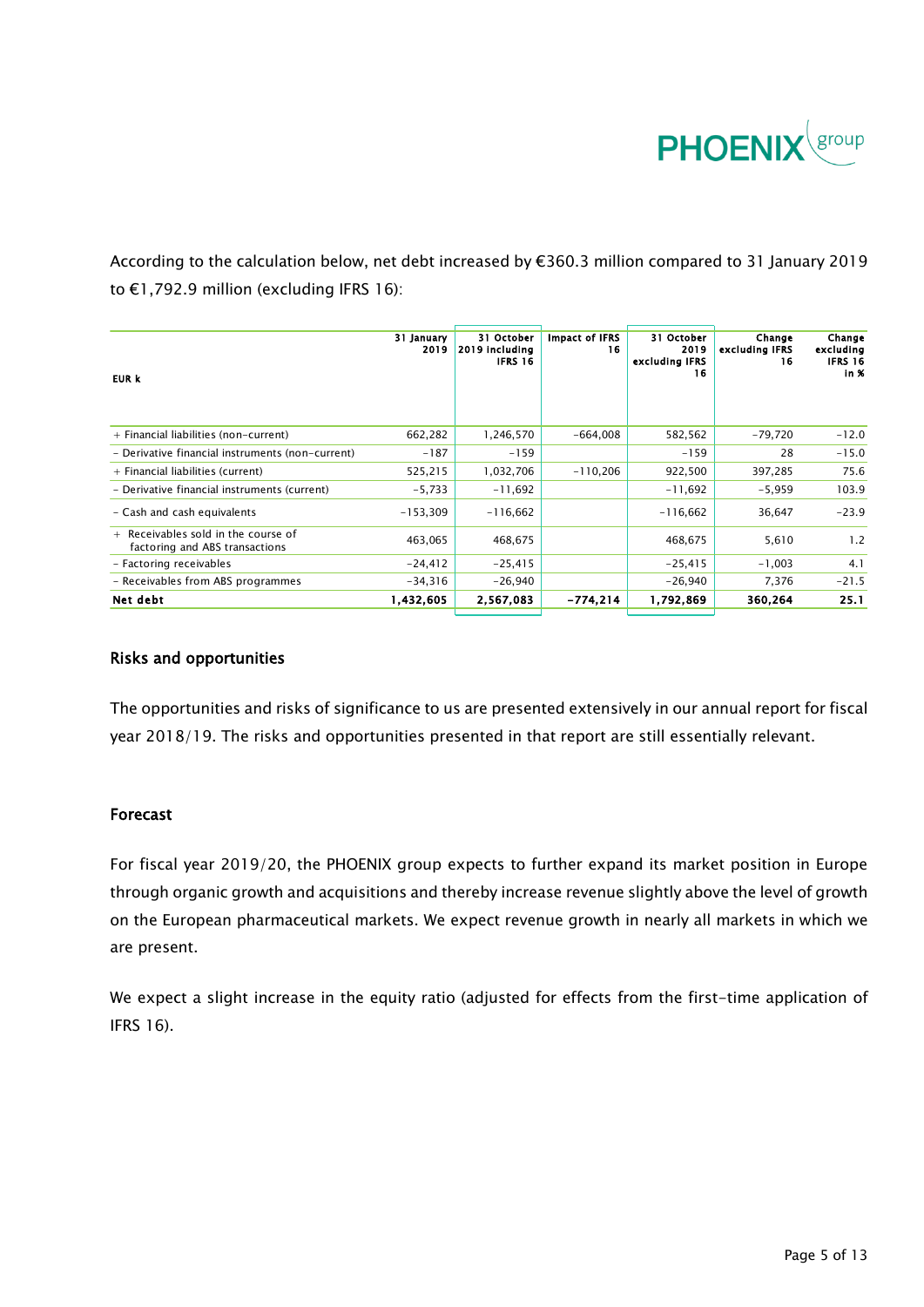

### Subsequent events

In July 2019, the PHOENIX group signed an agreement to acquire pharmacies from Thio Pharma in the Netherlands. The transaction became effective on 1 November 2019.

In July 2019, the PHOENIX group signed an agreement to acquire Proxi Pharm in Romania. The transaction became effective on 1 November 2019.

In October 2019, the PHOENIX group signed an agreement to acquire FAJN Lékárna in the Czech Republic. The transaction became effective on 1 November 2019.

Mannheim, 6 December 2019 The Executive Board of PHOENIX Pharma SE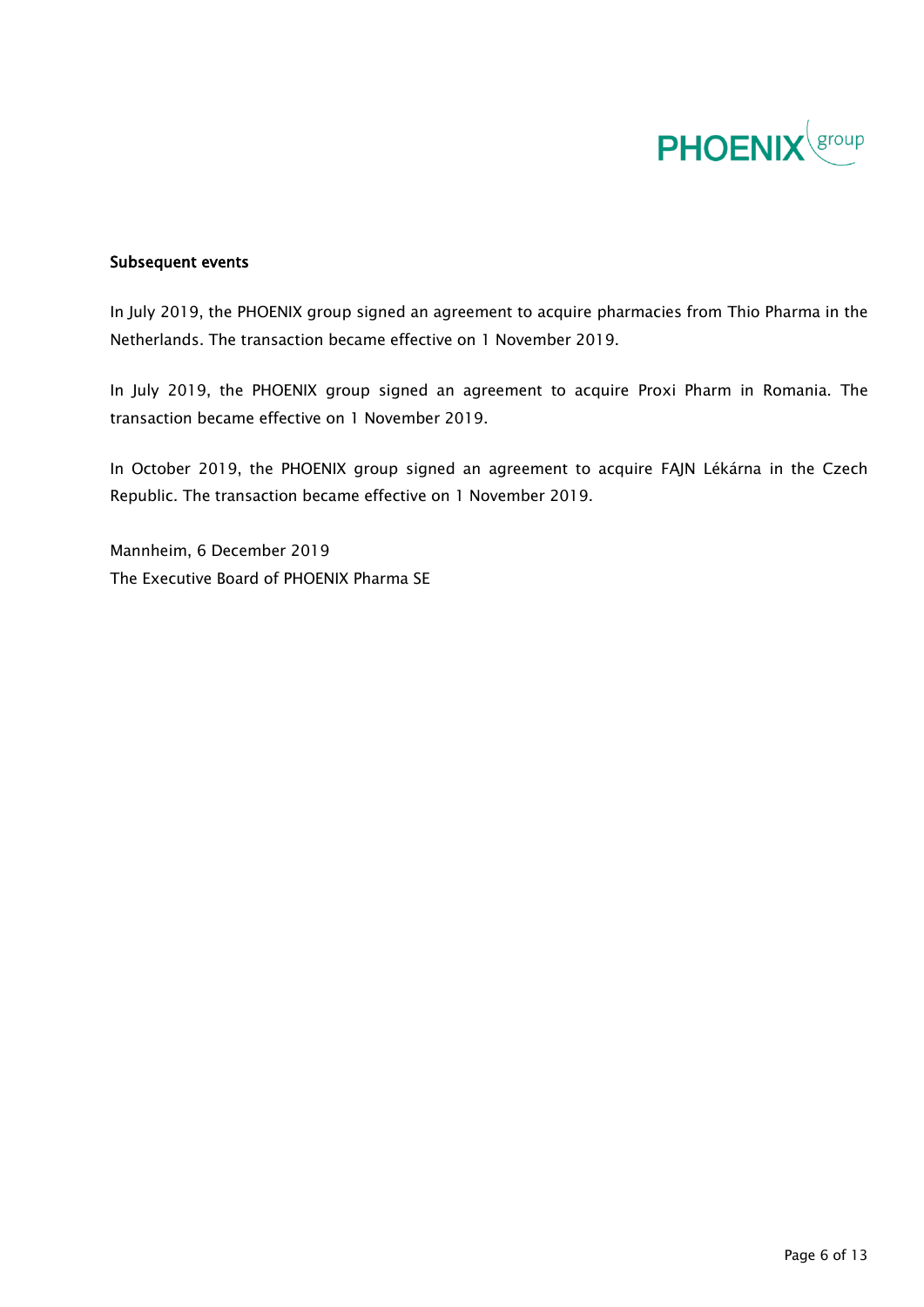

### Financial information

for the first nine months 2019/20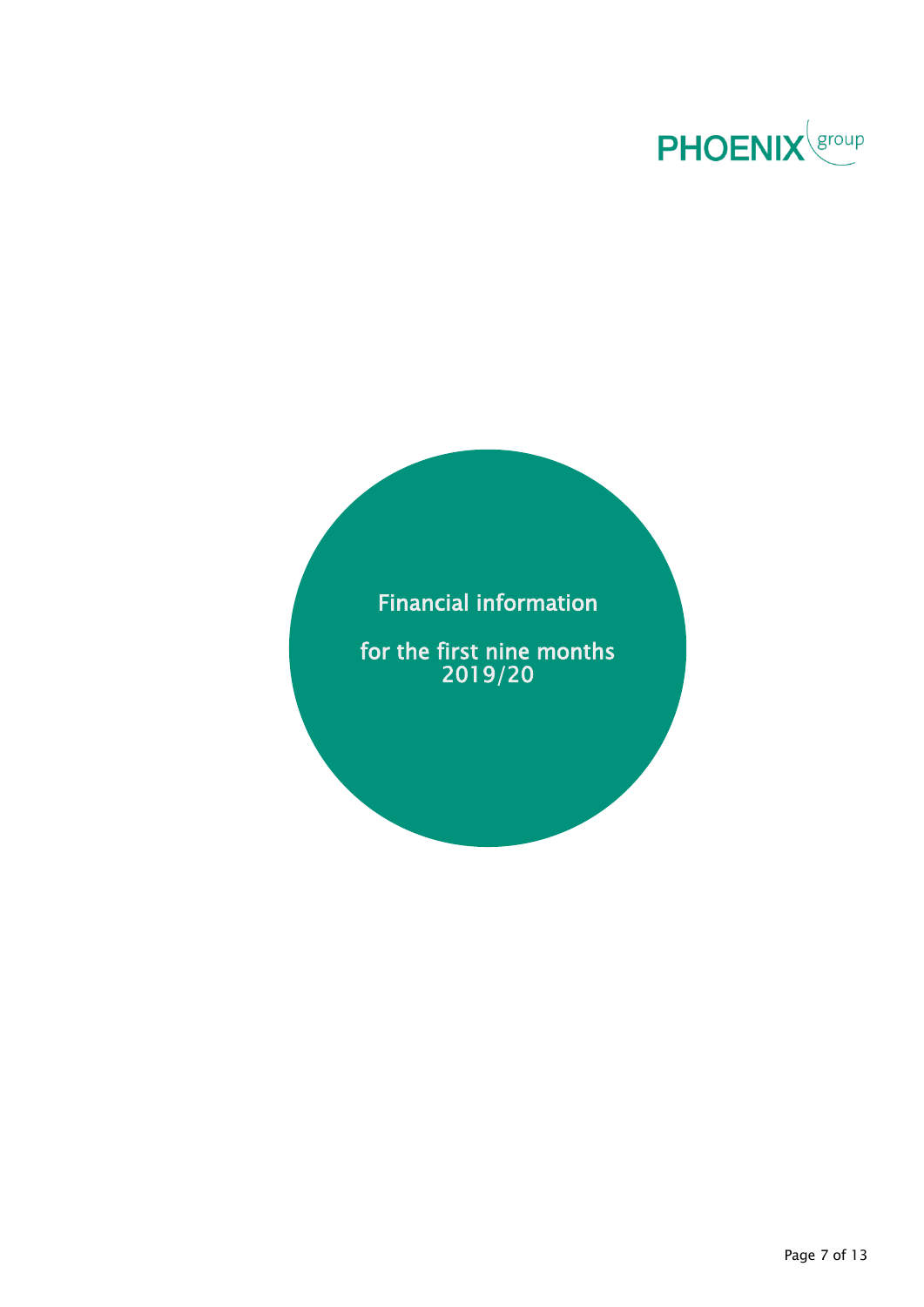

# CONSOLIDATED INCOME STATEMENT

for the first nine months 2019/20

| 3rd quarter<br>2018/19 | 3rd quarter<br>2019/20 | 1st nine<br>months<br>2018/19 | 1st nine<br>months<br>2019/20 |
|------------------------|------------------------|-------------------------------|-------------------------------|
| 6,487,233              | 6,783,207              | 19,052,286                    | 20,106,388                    |
| $-5,835,391$           | $-6, 100, 311$         | $-17, 134, 819$               | $-18,060,571$                 |
| 651,842                | 682,896                | 1,917,467                     | 2,045,817                     |
| 42,841                 | 39,891                 | 114,121                       | 110,557                       |
| $-357,896$             | $-372,481$             | $-1,048,117$                  | $-1, 113, 805$                |
| $-231,363$             | $-207,736$             | $-669,619$                    | $-610,904$                    |
| 8,823                  | 384                    | 9,597                         | 546                           |
| 48                     | 61                     | 142                           | 119                           |
| 114,295                | 143,015                | 323,591                       | 432,330                       |
| $-35,320$              | $-64,830$              | $-103,310$                    | $-192,576$                    |
| 78.975                 | 78,185                 | 220,281                       | 239,754                       |
| 3,160                  | 3,790                  | 9,706                         | 9,903                         |
| $-13,896$              | $-18,748$              | $-40,262$                     | $-57,169$                     |
| 1,209                  | $-1,369$               | 797                           | $-3,270$                      |
| $-9.527$               | $-16,327$              | $-29,759$                     | $-50,536$                     |
| 69,448                 | 61,858                 | 190,522                       | 189,218                       |
| $-27,280$              | $-17,648$              | $-65,540$                     | $-52,035$                     |
| 42,168                 | 44,210                 | 124,982                       | 137,183                       |
| 7,313                  | 6,815                  | 23,548                        | 25,037                        |
| 34,855                 | 37,395                 | 101,435                       | 112,146                       |
|                        |                        |                               |                               |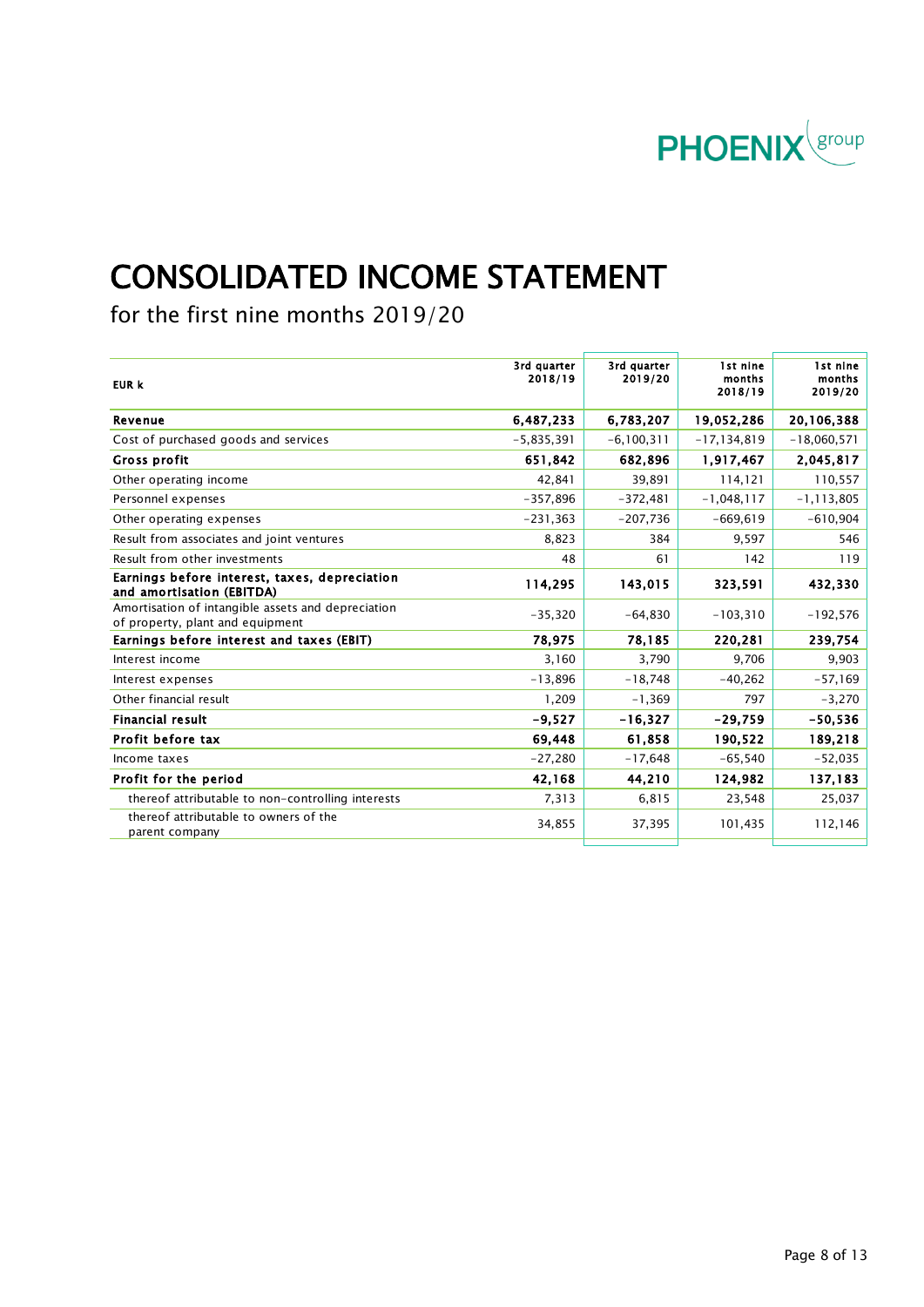

# CONSOLIDATED STATEMENT OF FINANCIAL POSITION

as of 31 October 2019

### ASSETS

| EUR k                                        | 31 January<br>2019 | 31 October<br>2019 |
|----------------------------------------------|--------------------|--------------------|
| Non-current assets                           |                    |                    |
| Intangible assets                            | 1,837,805          | 1,902,691          |
| Property, plant and equipment                | 993,060            | 1,736,118          |
| Investment property                          | 10,042             | 9,938              |
| Investments in associates and joint ventures | 7,220              | 5,912              |
| Trade receivables                            | 309                | 722                |
| Other financial assets                       | 88,071             | 114,730            |
| Deferred tax assets                          | 65,812             | 79,279             |
|                                              | 3,002,319          | 3,849,390          |
|                                              |                    |                    |
| <b>Current assets</b>                        |                    |                    |
| Inventories                                  | 2,301,048          | 2,531,316          |
| Trade receivables                            | 2,552,312          | 2,711,494          |
| Income tax receivables                       | 36,231             | 34,205             |
| Other receivables and other financial assets | 146,986            | 146,795            |
| Other assets                                 | 135,444            | 164,733            |
| Cash and cash equivalents                    | 153,309            | 116,662            |
|                                              | 5,325,330          | 5,705,205          |
| Non-current assets held for sale             | 39,417             | 32,492             |
|                                              |                    |                    |
| <b>Total assets</b>                          | 8,367,066          | 9,587,087          |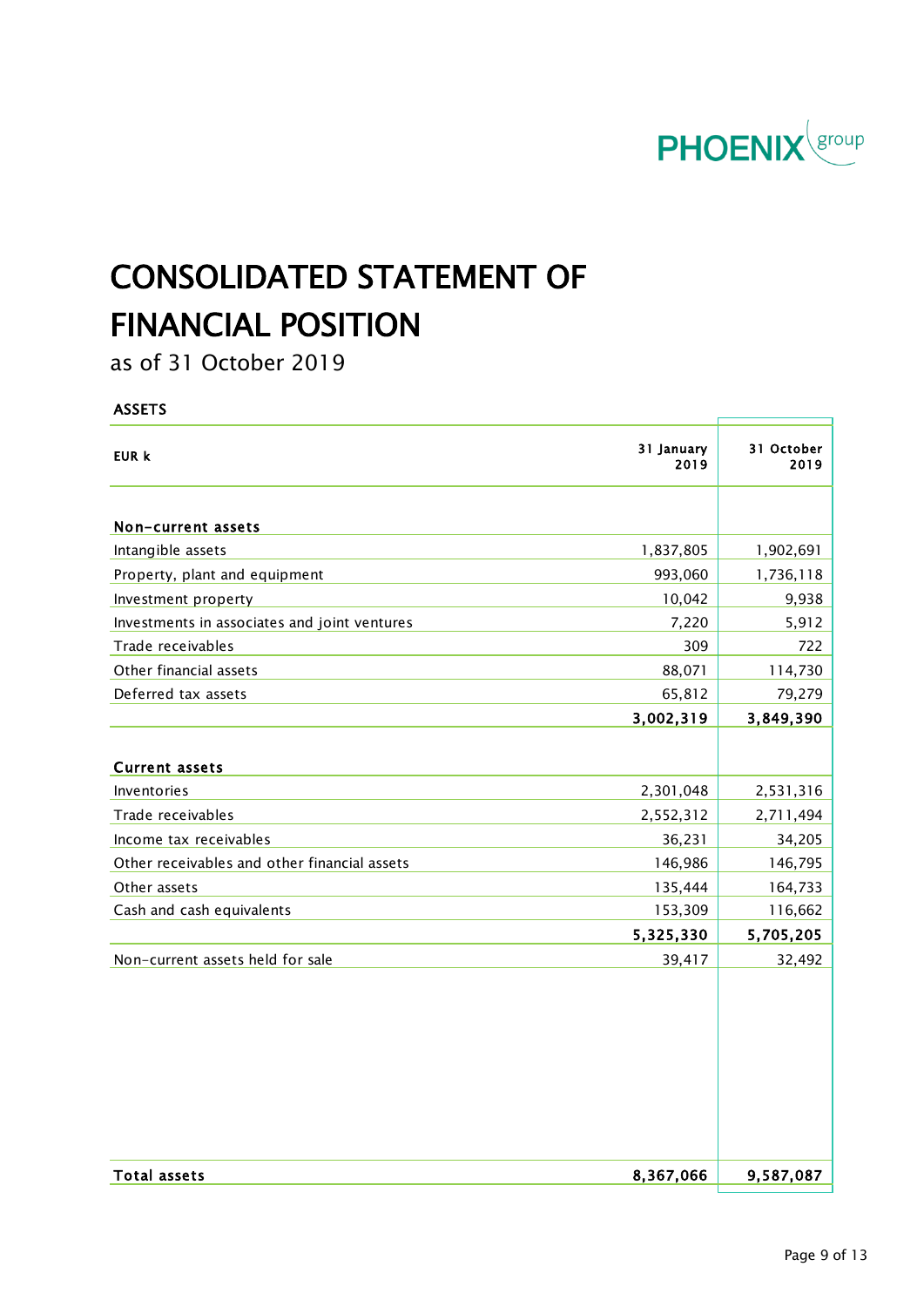

f

Ť

### EQUITY AND LIABILITIES

| EUR k                                                         | 31 January<br>2019 | 31 October<br>2019 |
|---------------------------------------------------------------|--------------------|--------------------|
| Equity                                                        |                    |                    |
| Issued capital                                                | 2,786              | 2,786              |
| Capital reserves                                              | 961,106            | 961,106            |
| Revenue reserves                                              | 1,837,523          | 1,951,483          |
| Accumulated other comprehensive income                        | $-259,984$         | $-281,027$         |
| Equity attributable to the shareholders of the parent company | 2,541,431          | 2,634,348          |
| Non-controlling interests                                     | 265,119            | 271,891            |
|                                                               | 2,806,550          | 2,906,239          |
| Non-current liabilities                                       |                    |                    |
| <b>Financial liabilities</b>                                  | 662,282            | 1,246,570          |
| Trade payables                                                | 0                  | 435                |
| Provisions for pensions and similar obligations               | 256,914            | 271,453            |
| Other non-current provisions                                  | 2,556              | 1,820              |
| Deferred tax liabilities                                      | 116,672            | 119,484            |
| Other non-current liabilities                                 | 1,452              | 1,661              |
|                                                               | 1,039,876          | 1,641,423          |
| <b>Current liabilities</b>                                    |                    |                    |
| <b>Financial liabilities</b>                                  | 525,215            | 1,032,706          |
| Trade payables                                                | 3,597,814          | 3,643,364          |
| Other provisions                                              | 37,271             | 36,460             |
| Income tax liabilities                                        | 32,406             | 31,563             |
| Other liabilities                                             | 327,934            | 295,332            |
|                                                               | 4,520,640          | 5,039,425          |
| Liabilities directly associated with assets held for sale     | 0                  | 0                  |
| Total equity and liabilities                                  | 8,367,066          | 9,587,087          |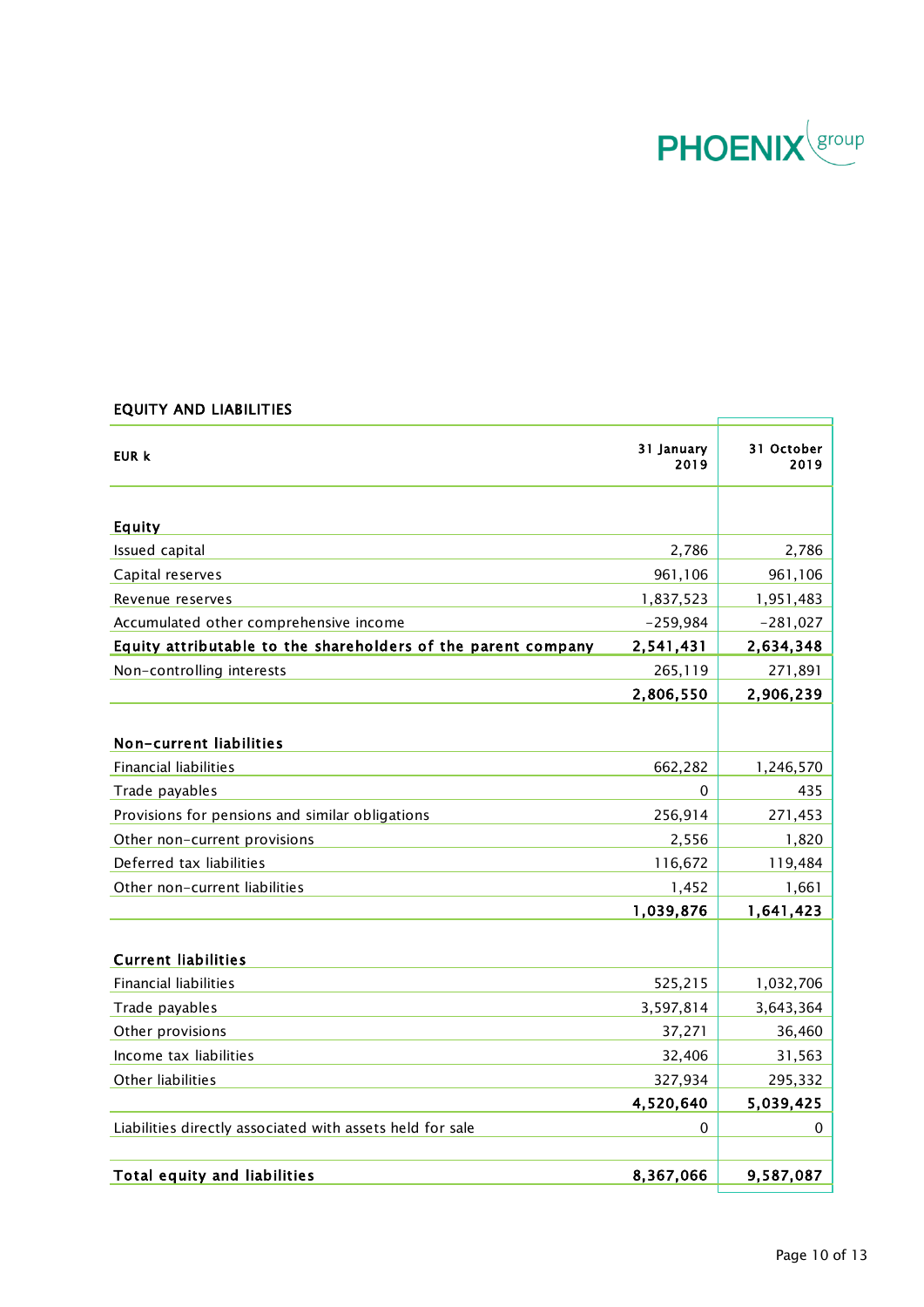

# CONSOLIDATED STATEMENT OF CASH FLOWS

for the first nine months of 2019/20

| 31 October<br>EUR k<br>2018                                                                                                              | 31 October<br>2019 |
|------------------------------------------------------------------------------------------------------------------------------------------|--------------------|
| Profit after tax<br>124,983                                                                                                              | 137,183            |
| 65,540<br>Income taxes                                                                                                                   | 52,035             |
| Profit before income taxes<br>190,523                                                                                                    | 189,218            |
| Adjustments for:                                                                                                                         |                    |
| Interest expenses and interest income<br>30,556                                                                                          | 47,266             |
| Amortisation/depreciation/impairment/write-ups of intangible assets,<br>103,310<br>property, plant and equipment and investment property | 192,576            |
| Result from associates and other investments<br>$-9.739$                                                                                 | $-665$             |
| Net result from the disposal of assets related to investing activities<br>349                                                            | $-2,384$           |
| 71,365<br>Other non-cash expense and income                                                                                              | 55,878             |
| 386,364                                                                                                                                  | 481,889            |
| $-50.495$<br>Interst paid                                                                                                                | $-55,902$          |
| 10,057<br>Interest received                                                                                                              | 9,126              |
| $-56,441$<br>Income taxes paid                                                                                                           | $-52,000$          |
| Dividends received<br>282                                                                                                                | 244                |
| Result before change in assets and liabilities<br>289,767                                                                                | 383,357            |
| Changes in assets and liabilities, net of effects of changes in the<br>scope of consolidation and other non-cash transactions:           |                    |
| $-22,237$<br>Change in non-current provisions                                                                                            | $-24,993$          |
| Result before change in operating assets and liabilities<br>267,530                                                                      | 358,364            |
| $-232,971$<br>Change in inventories                                                                                                      | $-239,679$         |
| Change in trade receivables<br>$-113,143$                                                                                                | $-183,005$         |
| 128,486<br>Change in trade payables                                                                                                      | 66,276             |
| $-217,628$                                                                                                                               | $-356,408$         |
| Change in other assets and liabilities not related to investing or financing activities<br>$-104,874$                                    | $-87,305$          |
| Change in operating assets and liabilities<br>$-322,502$                                                                                 | $-443,713$         |
| Cash flow from operating activities<br>$-54,972$                                                                                         | $-85,349$          |
| Acquisition of consolidated companies and business units, net of cash acquired<br>$-131,354$                                             | $-52,561$          |
| Capital expenditures for intangible assets, property, plant and equipment,<br>$-106,714$<br>and investment property                      | $-125,490$         |
| Investment in other financial assets and non-current assets<br>$-2,360$                                                                  | $-2,500$           |
| Cash outflows for investments<br>$-240, 428$                                                                                             | $-180,551$         |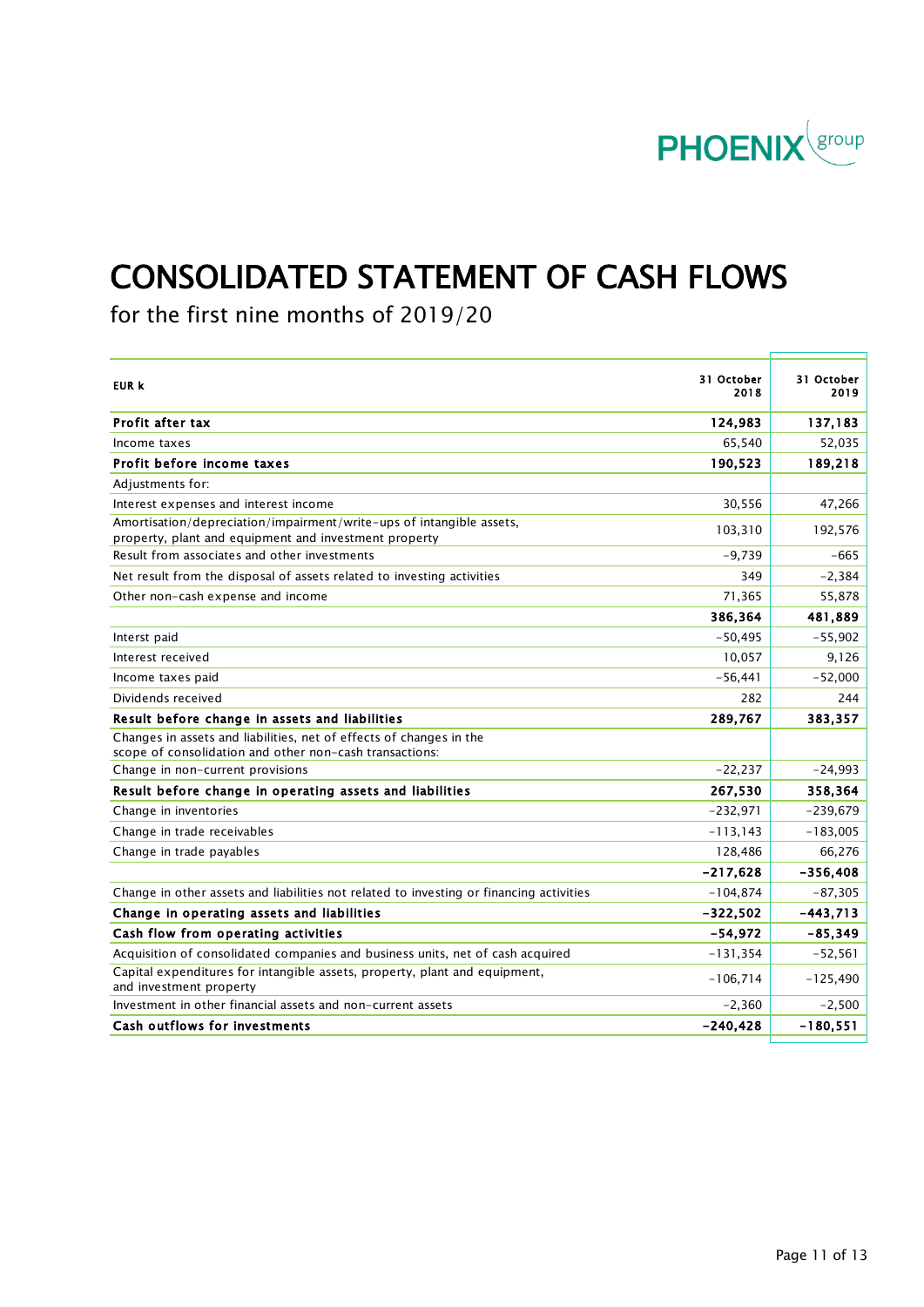

| EUR k                                                                                                      | 31 October<br>2018 | 31 October<br>2019 |
|------------------------------------------------------------------------------------------------------------|--------------------|--------------------|
| Cash received from the sale of consolidated companies and business units,<br>net of cash disposed          | 64                 | 2,278              |
| Cash received from disposal of intangible assets, property, plant<br>and equipment and investment property | 2,666              | 12,428             |
| Proceeds from other financial assets and non-current assets                                                | 15.641             | 3,559              |
| Cash inflows from realised investments and divestments                                                     | 18,371             | 18,265             |
| Cash flow from investing activities                                                                        | $-222.057$         | $-162,286$         |
| Cash available for financing activities                                                                    | $-277,029$         | $-247,635$         |
| Capital contribution from/repayment to non-controlling interests                                           | $-4$               | 642                |
| Acquisition of additional shares in already consolidated subsidiaries                                      | $-3,982$           | $-1,245$           |
| Proceeds from disposal of interests in subsidiaries without loss of control                                | $\Omega$           | 324                |
| Dividends paid to non-controlling interests                                                                | $-11,938$          | $-17,120$          |
| Proceeds from bond issuance and bank loans                                                                 | 138,139            | 284,534            |
| Repayment of bonds and bank loans                                                                          | $-46,261$          | $-31,637$          |
| Change in bank loans which have a maturity period of 3 months or less                                      | 116,487            | 72,435             |
| Proceeds from the issue of loans from shareholders in the parent company                                   | 135,950            | 0                  |
| Repayment of loans from shareholders in the parent company                                                 | $-128,580$         | $-19,874$          |
| Proceeds from the issue of loans from related parties                                                      | 419,450            | 103,130            |
| Repayment of loans from related parties                                                                    | $-359,301$         | $-100,220$         |
| Change in ABS / Factoring                                                                                  | 23,911             | 10,999             |
| Change in finance lease                                                                                    | $-651$             | $-91,964$          |
| Change in other financial liabilities                                                                      | $-324$             | 177                |
| Cash flow from financing activities                                                                        | 282,896            | 210,181            |
| Changes in cash and cash equivalents                                                                       | 5.867              | $-37,454$          |
| Effect of exchange rate changes on cash and cash equivalents                                               | $-151$             | 807                |
| Cash and cash equivalents at the beginning of the period                                                   | 106,223            | 153,309            |
| Cash and cash equivalents at the end of the period                                                         | 111,939            | 116,662            |
| Cash and cash equivalents presented in the balance sheet at the end of the period                          | 111,939            | 116,662            |
|                                                                                                            |                    |                    |